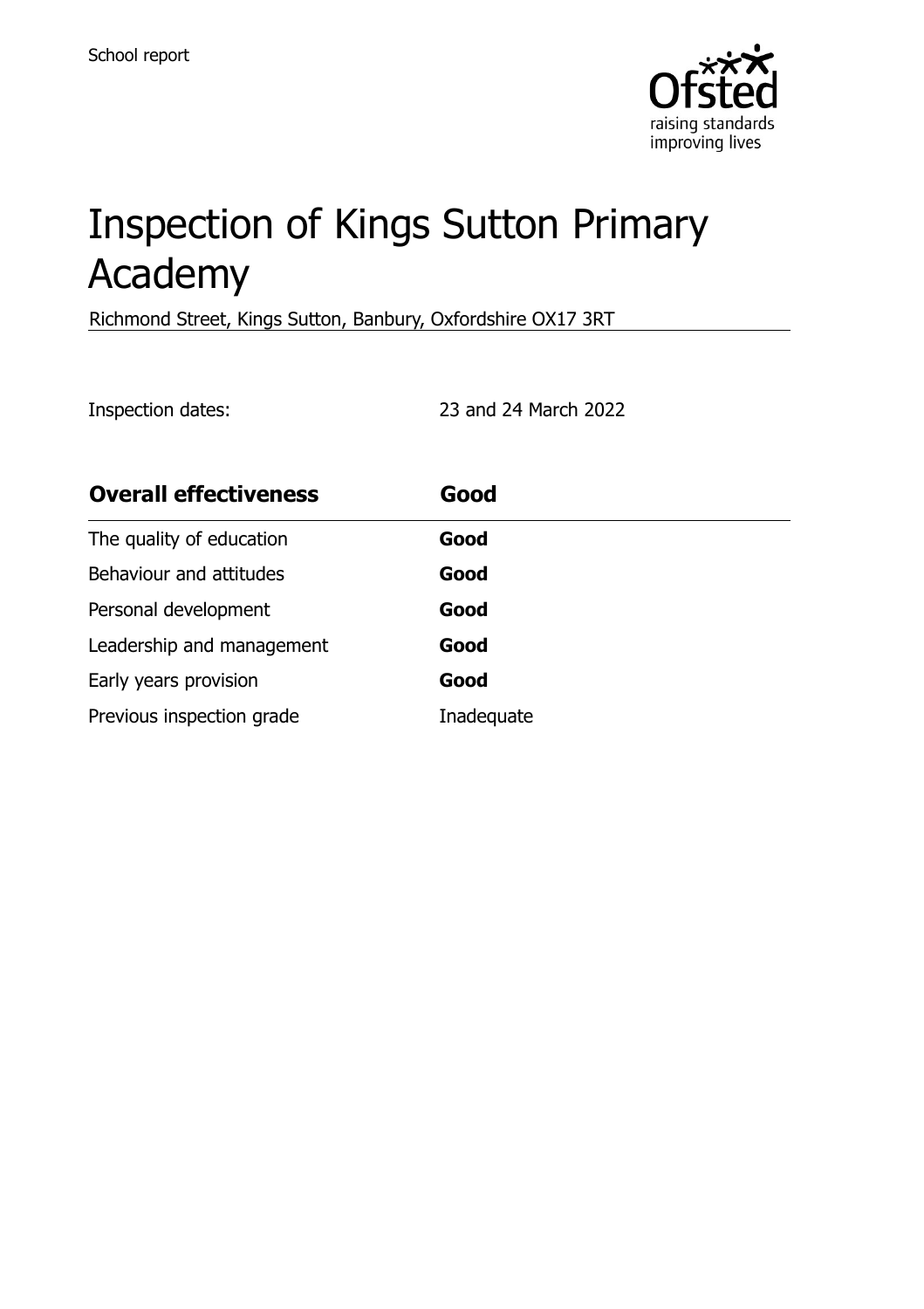

# **What is it like to attend this school?**

Pupils are proud of their rapidly improving school. They like the changes that have been introduced. Pupils said that they have the chance to make a difference to their school again. School councillors can describe how they want to further improve the school. The 'sports crew' organise games for all on the playground. One pupil explained, 'We all look after each other and care about our school. We want to learn.'

Around the school the atmosphere is calm and purposeful. Pupils are attentive and focus on their work. Staff listen to pupils if they say that someone has upset them. Leaders record any allegations of bullying, and they meet with parents and pupils to make sure that it is sorted out. Pupils feel that bullying is now rare but is dealt with straight away. They say that all staff care about them and describe this as 'one of the best things about the school'.

Teachers have high expectations of what all pupils, including those with special educational needs and/or disabilities (SEND), will know and be able to do. Leaders have developed a new curriculum so that all pupils can gain the knowledge they need before they leave the school.

#### **What does the school do well and what does it need to do better?**

As the new curriculum has been introduced, leaders have prioritised training for teachers. Teachers say that this has helped them to support all pupils, including those with SEND, better. They are more ambitious about what all pupils will know. They change their teaching to help pupils with SEND learn better. Right from the start, pupils' individual needs are identified, and the right support put in place. However, in some subjects, curriculum thinking is not yet fully developed. In these areas, leaders have not identified the key knowledge that they want pupils to know.

Leaders have carefully considered how the curriculum will prepare pupils for life in modern Britain. Pupils can explain why they have learned about individuals such as Alan Turing or how they have been inspired by the example of Rosa Parks. They know that it is important that everyone is treated equally.

Some parts of the curriculum are deeply embedded. In mathematics, teachers ensure that pupils understand the small steps of knowledge well before they move on. They check for any misunderstandings. Pupils become fluent mathematicians who use what they know to solve problems.

Leaders prioritise reading. Leaders have made sure that at every stage the teaching of early reading is consistent. The 'me' books which pupils read by themselves match precisely the sounds that they know. A few pupils still have gaps in their early reading knowledge. They get the help that they need to become more fluent readers.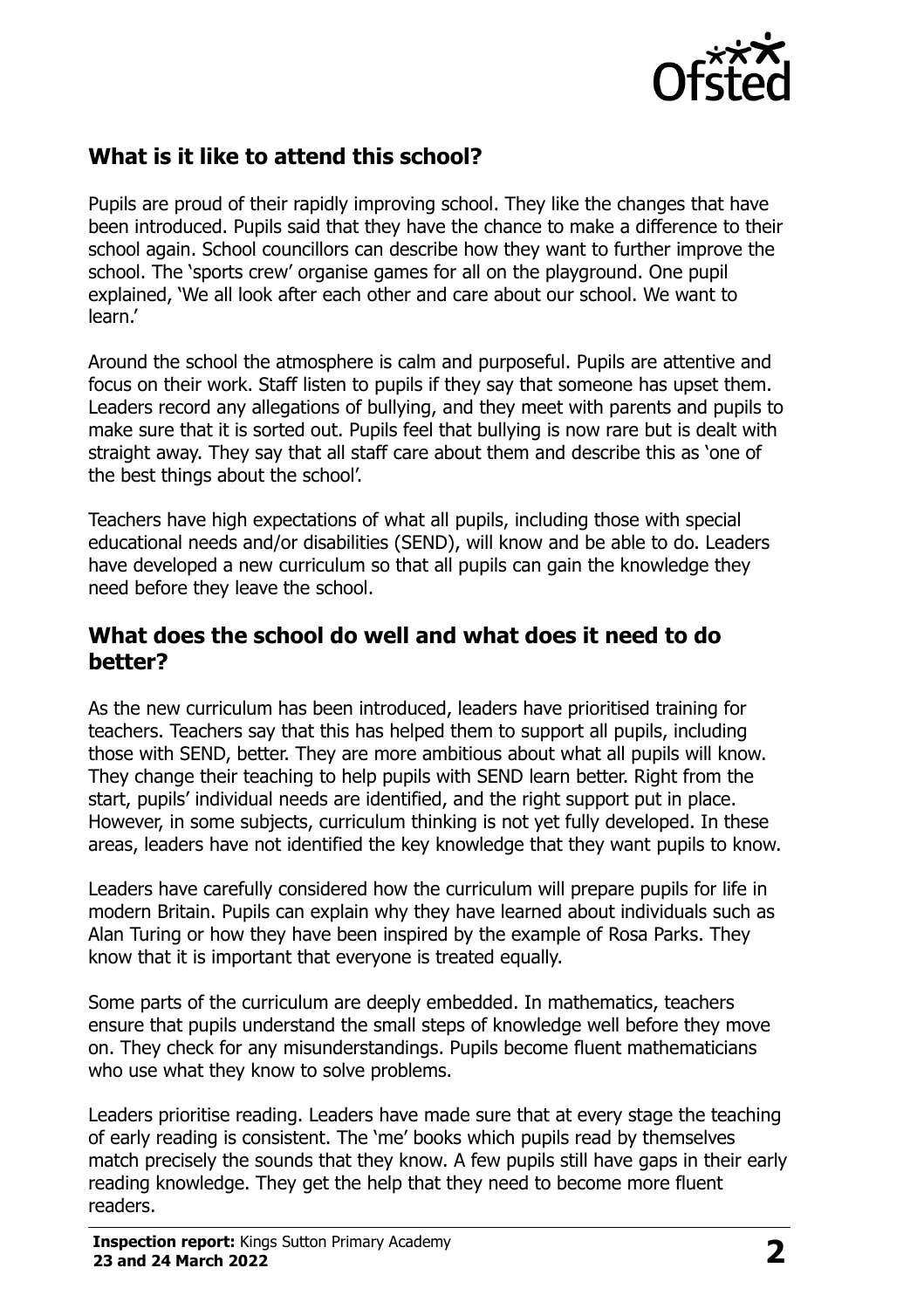

Staff in early years know that children need to know how to use words to communicate well. Carefully organised story times help this. Children learn about what new words such as 'munch' mean. They explain what they think will happen next to their talk partner. They show delight as they join in with the repeated language in stories. Activities in the early years area are linked to what children are learning. However, teachers do not always use these activities to help children to develop their language.

The curriculum in some subjects is at an earlier stage of implementation. Gaps remain in what pupils fully understand. For example, some pupils find it hard to make meaningful comparisons between non-religious worldviews and what religious followers might think. Not all subject leaders have had the opportunity to refine the curriculum and support their colleagues.

Pupils play together well. They enjoy being active and taking part in inter-school sporting competitions. They can explain how the school's motto of 'kindness, safety, pride and attitude' help them to live well together. They understand that some of their fellow pupils need more support to make the right choices. Staff consistently follow the plans for these pupils to make sure that any disruption to learning is managed well.

Staff have had a lot of work to do to improve the school. However, they say that leaders have been mindful of this and feel well supported. Working with other schools has helped to develop their knowledge of different subject areas.

Governors and trustees support leaders to make the right decisions at the right time. They have acted with ambition and urgency to raise expectations and improve the quality of education for all. Most parents praise the changes which have been made during challenging times. Leaders know that there is still work to do to ensure that all parents are confident that any concerns that they have will be addressed.

#### **Safeguarding**

The arrangements for safeguarding are effective.

Leaders have organised regular training for all staff so that they know the dangers pupils face in the local area. They make sure that parents know about this too through updates in the newsletter.

Any concerns raised are acted on swiftly. Leaders try to make sure that families get the help that they need and check that this is making a difference. They challenge decisions which they feel do not protect children well enough.

Governors ensure that records are up to date and that staff know who to refer concerns to. They check that pupils know how to stay safe online.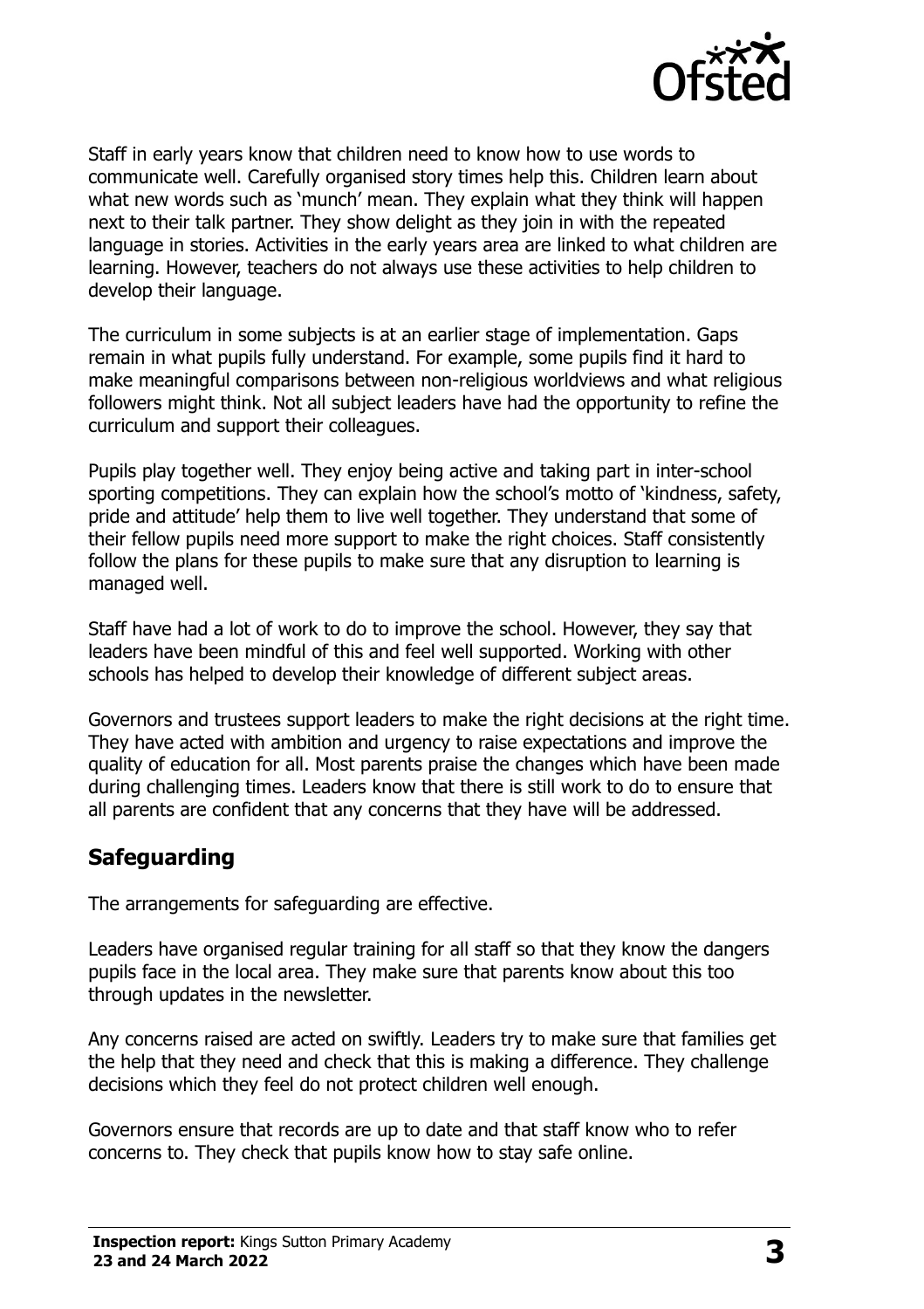

# **What does the school need to do to improve?**

#### **(Information for the school and appropriate authority)**

- The school's curriculum is not yet sufficiently well planned and sequenced in some subjects. However, it is clear from leaders' actions that they are in the process of bringing this about. Leaders need to complete the process of refining the curriculum in all subjects within their identified timescale. For this reason, the transitional arrangements have been applied.
- In some subjects, curriculum thinking is not fully developed. Leaders have not identified with precision some of the knowledge that pupils need to know, or when they will revisit this. Pupils, including those with SEND, do not always build on what they have learned before. Leaders should continue to refine the curriculum so that staff know what the really important knowledge is that they want all pupils to know. They should check that pupils recall this.
- Some subject leaders have not had the chance to refine and improve the curriculum during its implementation. This means that subject leaders have not made sufficient checks to support staff knowledge and expertise in all curriculum areas. Leaders should ensure that all subject leaders have the opportunity to review these curriculums and further develop teachers' subject knowledge.
- Leaders are developing a curriculum in the early years which prioritises language. However, this is not yet fully embedded. Interactions are not yet routinely used so that children's language is developed during less structured parts of the day. Leaders should make sure that all staff understand how they can develop children's language so that all children can communicate and interact effectively.

## **How can I feed back my views?**

You can use [Ofsted Parent View](http://parentview.ofsted.gov.uk/) to give Ofsted your opinion on your child's school, or to find out what other parents and carers think. We use information from Ofsted Parent View when deciding which schools to inspect, when to inspect them and as part of their inspection.

The Department for Education has further [guidance](http://www.gov.uk/complain-about-school) on how to complain about a school.

If you are the school and you are not happy with the inspection or the report, you can [complain to Ofsted.](http://www.gov.uk/complain-ofsted-report)

## **Further information**

You can search for [published performance information](http://www.compare-school-performance.service.gov.uk/) about the school.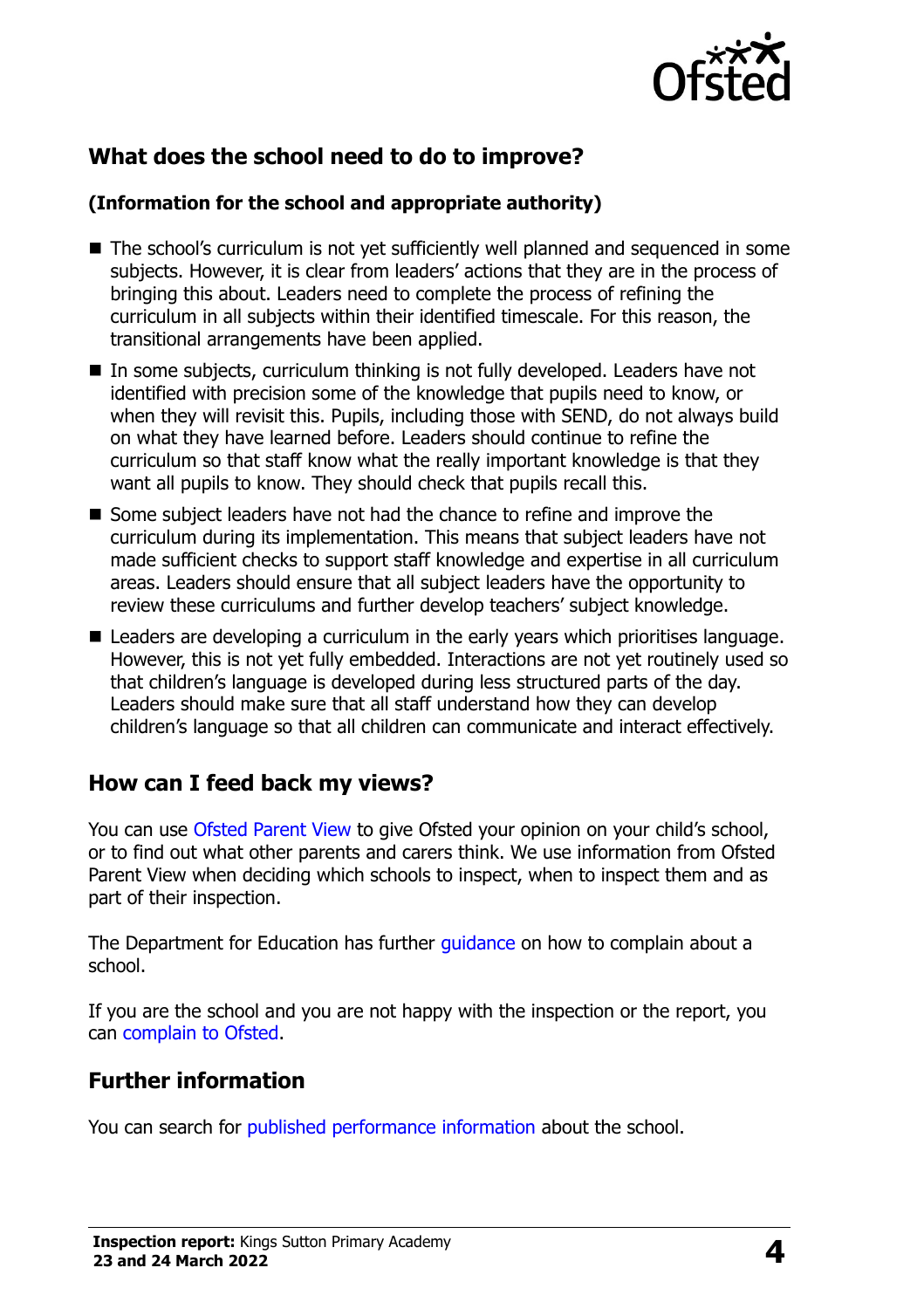

In the report, '[disadvantaged pupils](http://www.gov.uk/guidance/pupil-premium-information-for-schools-and-alternative-provision-settings)' refers to those pupils who attract government pupil premium funding: pupils claiming free school meals at any point in the last six years and pupils in care or who left care through adoption or another formal route.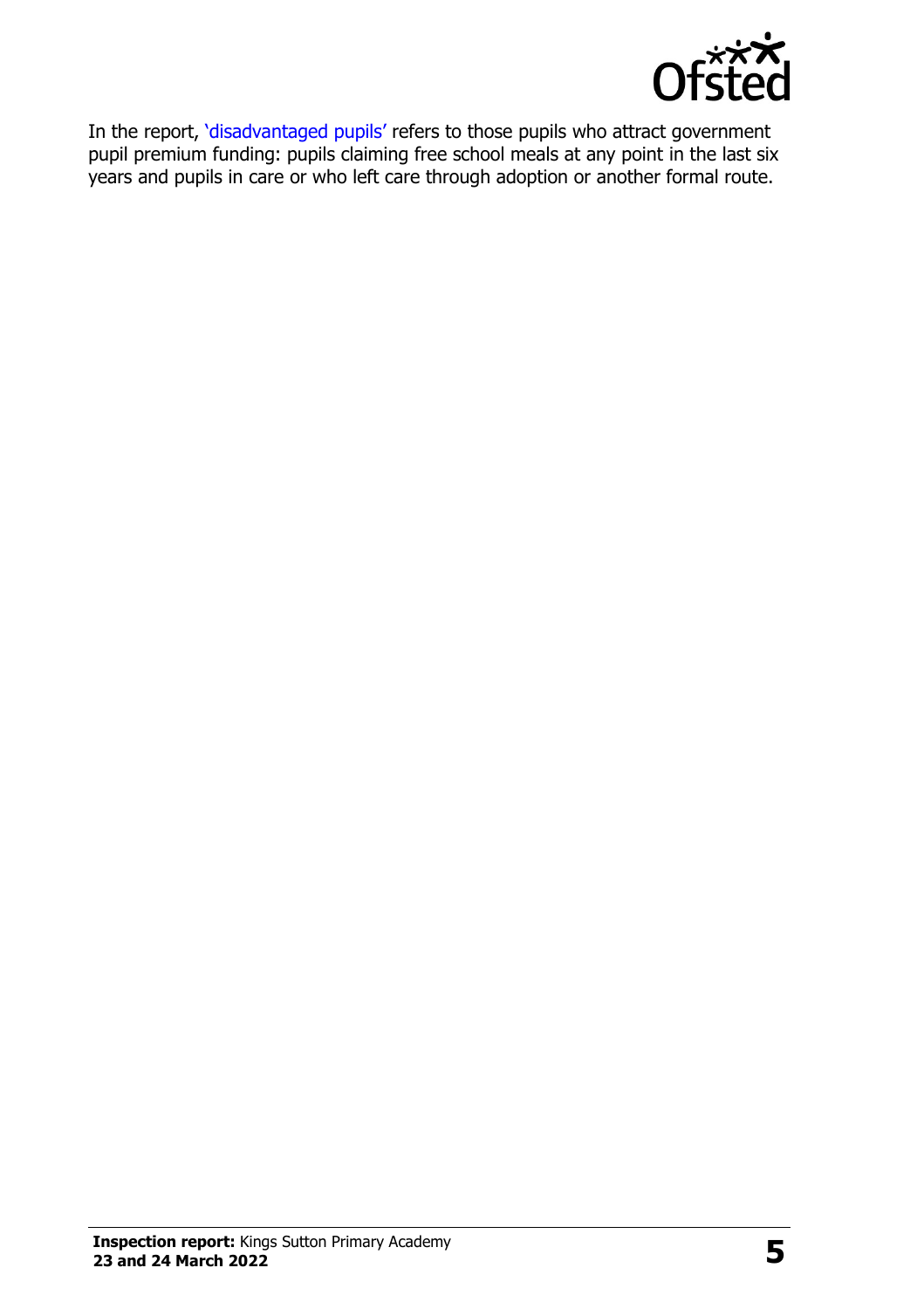

## **School details**

| Unique reference number             | 139857                                                           |
|-------------------------------------|------------------------------------------------------------------|
| <b>Local authority</b>              | West Northamptonshire                                            |
| <b>Inspection number</b>            | 10209004                                                         |
| <b>Type of school</b>               | Primary                                                          |
| <b>School category</b>              | Academy converter                                                |
| Age range of pupils                 | 4 to 11                                                          |
| <b>Gender of pupils</b>             | Mixed                                                            |
| Number of pupils on the school roll | 136                                                              |
| <b>Appropriate authority</b>        | Board of trustees                                                |
| <b>Chair of trust</b>               | Claudia Wade                                                     |
| <b>Headteacher</b>                  | Nicola Kent                                                      |
| Website                             | www.kingssuttonpa.co.uk                                          |
| <b>Dates of previous inspection</b> | 12 and 13 May 2021, under section 8 of<br>the Education Act 2005 |

## **Information about this school**

- $\blacksquare$  Two members of teaching staff have been appointed since the previous inspection.
- The trust inclusion leader has been permanently appointed.
- The school does not use any alternative providers.
- The governors manage an after-school club for pupils.

#### **Information about this inspection**

The inspectors carried out this inspection under section 8 of the Education Act 2005. We deemed the inspection a section 5 inspection under the same Act.

In accordance with section 13(4) of the Education Act 2005, Her Majesty's Chief Inspector is of the opinion that the school no longer requires special measures.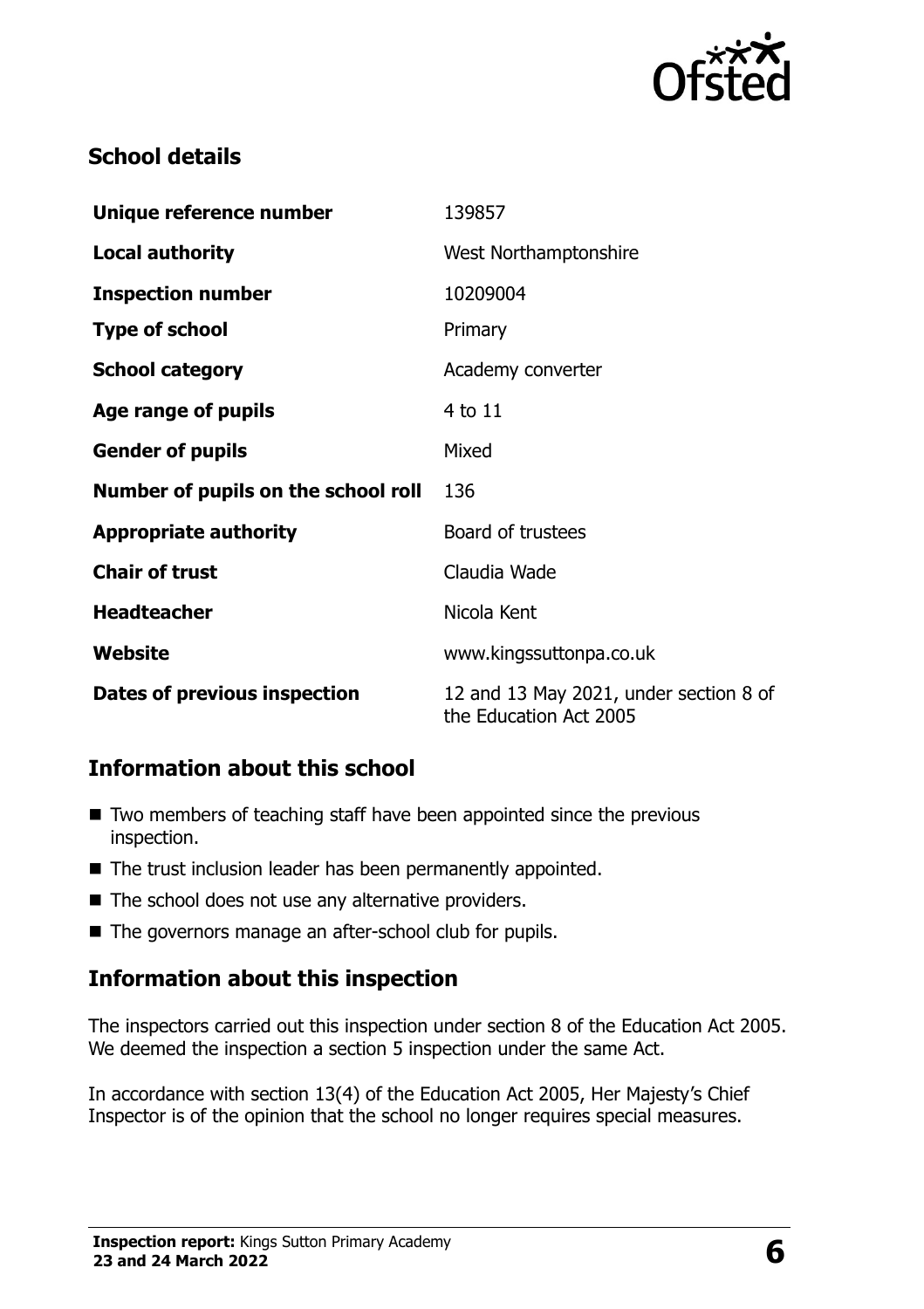

This was the second routine inspection the school received since the COVID-19 pandemic began. Inspectors discussed the impact of the pandemic with leaders and have taken that into account in their evaluation of the school.

- Inspectors met with the headteacher and senior leaders from the trust.
- **Inspectors deep dived into the following subjects: early reading, mathematics,** religious education and history. For each deep dive, inspectors discussed the curriculum with curriculum leaders, visited a sample of lessons, spoke with teachers, spoke with some pupils about their learning and looked at samples of pupils' work.
- **Inspectors also spoke with leaders about the curriculum in other subjects.**
- Inspectors considered the range of documents that the school keeps with regard to safeguarding. They spoke with pupils, parents, staff and governors about safeguarding arrangements.
- Inspectors met with governors and trustees. They spoke with parents at the beginning and end of the school day and took account of views expressed through Ofsted Parent View.
- Inspectors spoke with groups of staff. They also took into account the views shared through the survey for staff.

#### **Inspection team**

Hazel Henson, lead inspector **Her Majesty's Inspector** John Craig **Disk Craig Craig Craig Craig Craig Craig Craig Craig Craig Craig Craig Craig Craig Craig Craig Craig Craig Craig Craig Craig Craig Craig Craig Craig Craig Craig Craig Craig Craig Craig Craig Craig Craig Craig C**